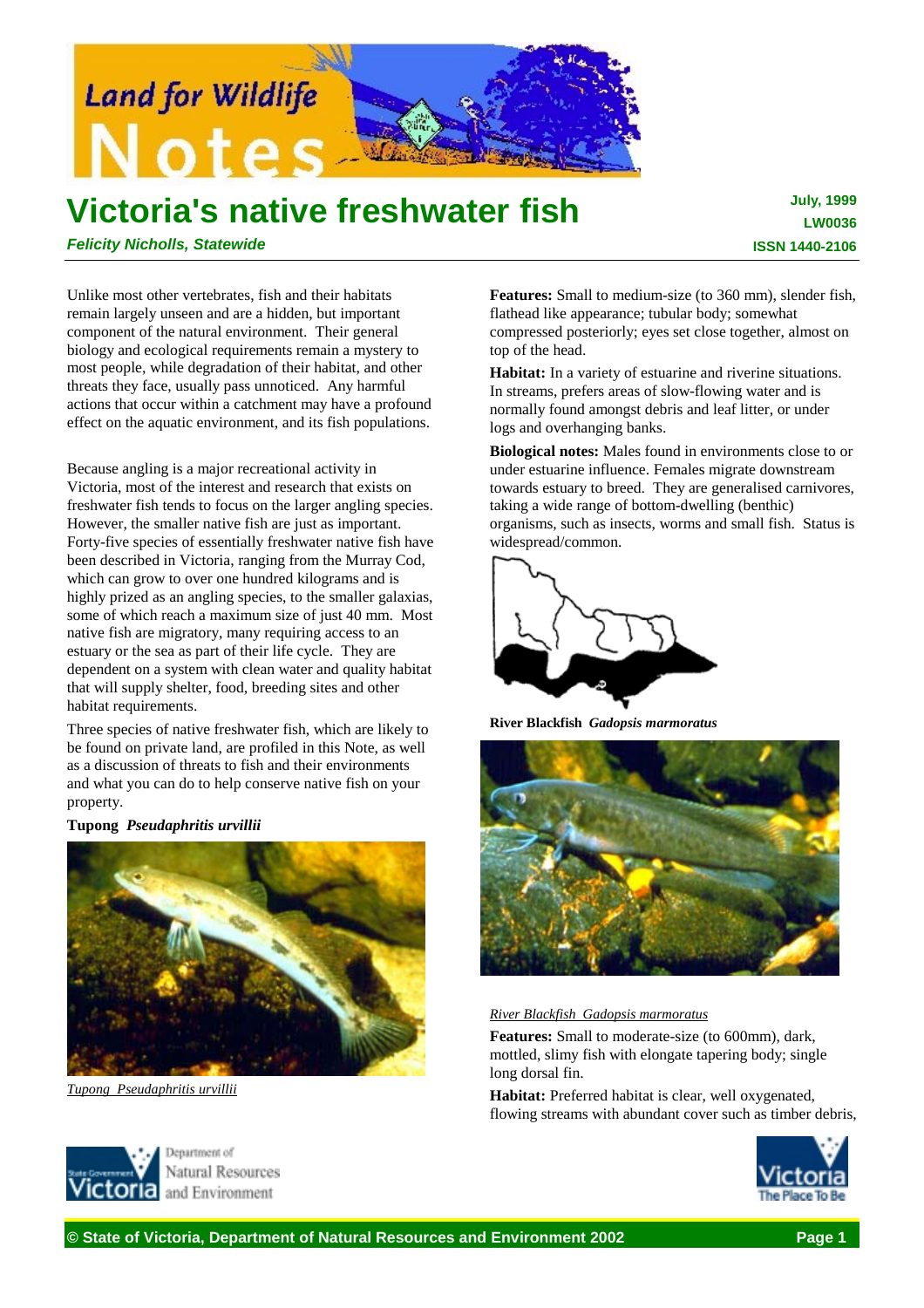rocks and undercut banks. Also occurs in slow-flowing lowland rivers, coastal and inland lakes.

**Biological notes:** Are secretive, benthic fish, which are not migratory and deposit eggs in hollow logs and rock cavities. Is predominately a carnivorous bottom feeder, particularly on insect larvae. Status is indeterminate and declining in its abundance and its range.



**Southern Pigmy Perch** *Nannoperca australis*



*Southern Pigmy Perch Nannoperca australis*

**Features:** Small (to 75mm), oblong, moderately compressed fish with large head; brownish-green body; darker dorsally; two horizontal bands of brown-black spots occur along the body.

**Habitat:** Prefers shady, weedy, slow-flowing or still waters, such as small creeks and backwaters of large rivers, as well as dams, lakes and billabongs. Prefers weedy aquatic vegetation.

**Biological notes:** Spawn in response to rising water temperatures from late winter to early spring. Eggs are randomly scattered over the bottom, loosely adhering to



rocks and vegetation. A carnivorous fish, feeding on a variety of invertebrates. Status is common/widespread.

# **How do I know if I have native fish on my property?**

Besides angling, there are other less destructive methods to monitor fish on your property. If the water in your stream, river or wetland is clear, you might be lucky, if you sit quietly on the bank, to actually catch sight of native fish. They might be coaxed out by throwing breadcrumbs or worms into the water. This should only be done occasionally to observe the fish and not as a way of feeding the fish. At night, a spotlight can be used to catch sight of nocturnal species, such as eels and blackfish. However, these techniques make identification difficult. Dip netting using a hand net, may allow you to catch fish. If you wish to identify species, contact your local Wildlife Officer who may be able to suggest plans for a legal fish trap. Your area may have been surveyed already - ask for a fish list from the Atlas of Victorian Wildlife (CNR, Flora & Fauna Branch).

# **What type of habitat do native freshwater fish require?**

## *Water quality*

Clean water, containing no pollutants or high levels of sediment or nutrients, is vital for a heathy stream environment. Oxygen dissolved in the water is the 'air supply' for fish and is vital for fish to survive. Fish also require stable temperatures which influence physiological and behavioural responses, with each species having an optimal range. Salinity and pH (acidity) also have effects on fish populations.

## *Flow regime*

Fish and other biota of Victoria's streams are adapted to natural flow regimes which are influenced by seasonal rainfall. Flooding can act as a trigger for some species to migrate and or spawn. Reduced flooding also reduces the chance to flush sediment and areas of poor water quality.

## *Nutrient sources*

Fish are dependent on the flow of nutrients through the food chain. Organic material (leaves, branches, bark) from native riparian vegetation is very important at the beginning of the food chain, which in turn is processed by microbes in the water, then by various invertebrates, which then become food for fish.

## *Habitat structure*

The number and diversity of fish is usually related to the quality of the habitat. Fish require habitats that may provide territories, nutrients, shade, and spawning sites, as well as shelter from fast flowing water, or predators and competitors. Instream objects such as logs, rocks, aquatic vegetation and leaf and twig litter are important in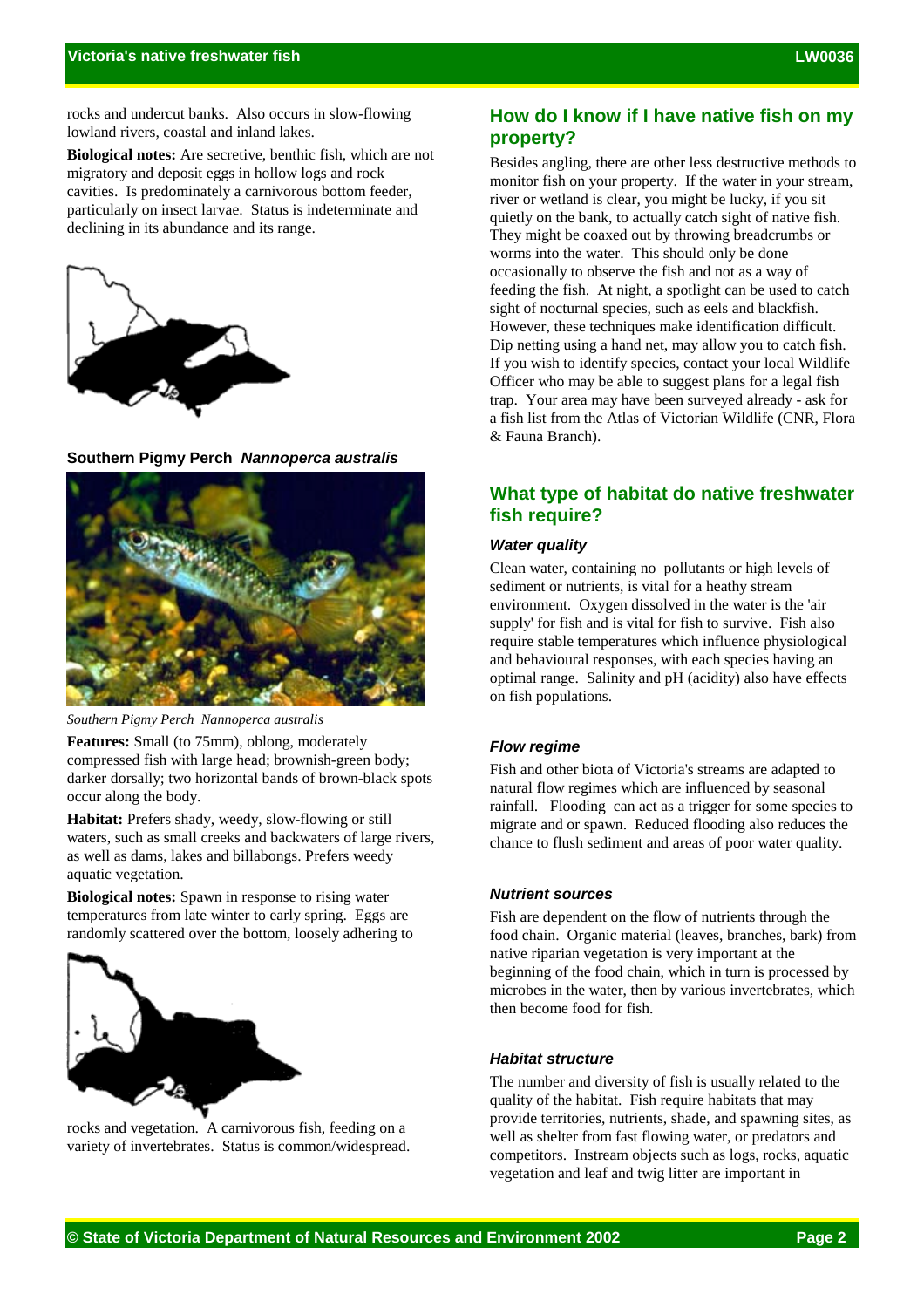providing habitat. Native riparian (stream-side) vegetation is essential for a continuous supply of instream habitats and nutrients, for stabilising banks and acting as a filter of sediments and agricultural chemicals, fertilizers and waste.

## **What are the threats to native freshwater fish and what are the solutions?**

## *Riparian (streamside) vegetation removal*

Riparian vegetation is vital to the functioning of stream ecosystems. One of the main threats to streams is the removal of this native vegetation. Replacement with exotic species can also be detrimental to fish and other aquatic fauna. For example, decidous trees, such as willows, alter the timing, quality and consistency of the nutrient supply. The leaves fall all at once, not continuously, as in Australian evergreens such as eucalypts. Willows can also impede flow by 'choking' small streams (see LFW News Vol 2 No.3).

*Solution:* Maintain and enhance streamside vegetation by fencing from stock and by weed control. Revegetate with indigenous natives including trees, shrubs and groundcovers.

### *Habitat removal*

The removal of instream habitat by desnagging and general clearing has been widespread in Victoria and is detrimental to species such as Blackfish which is dependent on instream objects for habitat and spawning sites. Channelization removes all instream habitat for fish. Recent studies indicate that there is no scientific basis behind the removal of snags for the control of flooding.

*Solution:* Removal of instream habitats should be avoided. Trees and logs should be left as they are, and if missing from the stream, add some logs and branches. Avoid channelization.

## *Sedimentation*

Sedimentation can occur from poor land management practices, such as extensive clearance of native vegetation or insufficient retention of pasture cover and overgrazing. It can also occur during dam and road construction, from unmade roads and cattle access points. The blanketing of substrate by sediment can lead to a decrease in usable habitat and unsuccessful attachment and smothering of fish eggs, while high levels of suspended solids in streams may be lethal to fish eggs, larvae and sometimes, even adults.

*Solution:* The broad strategy is to decrease erosion and prevent sediment reaching the stream by maintaining vegetation cover on all land, particularly along streamsides. Silt traps can be used during road construction and cattle access to streams should be restricted. Riparian vegetation can act as a filter zone.

## *Reduced water quality*

Toxic spills, such as from farm chemicals, can create lethal situations while use of sprays in farm activities and effluent discharge can slowly decimate fish populations. Low level water release from impoundments can reduce water temperatures dramatically, and decreases oxygen content.

*Solution:* Wise use and storage of farm chemicals. Riparian vegetation zones will help filter runoff from surrounding areas.

#### *Barriers to fish passage*

Fish passage problems are primarily a result of dams, weirs, drop structures, causeways and road crossings which physically block upstream movement.

*Solution:* Causeways and road crossings should be designed to avoid abrupt drops. Rocks and logs can be built up next to vertical drops to act as a 'fish ladder'.

### *Introduced species*

There are thirteen species of introduced fish in Victoria. Many of these prey and compete with native fish. Species such as carp can also increase turbidity and destroy aquatic plant beds.

*Solution*: Avoid introducing non-native species to your dams, wetlands and streams. Provide hiding places for native fish.

## **References and further reading:**

Cadwallader, P.L. & Backhouse, G.N. ,(1983). *A guide to the Freshwater Fish of Victoria.* Victorian Government Printer.

Koehn, J., (1992). Habitat requirements of the Murray Cod. *Land for Wildlife News*, **Vol. 1 No. 5**. Flora & Fauna Branch, CNR.

Koehn, J. D., (1993). Fish need Trees*. Victorian Naturalist*, **Vol. 110 (6).**

Koehn, J. D. & O'Connor, W G, (1990). *Biological Information for Management of Native Freshwater Fish in Victoria*. Department of Conservation and Environment.

Koehn, J. D. & O'Connor, W. G., (1990). Threats to Victorian Native Freshwater Fish. *Victorian Naturalist*, **Vol.107 (1)**

Land for Wildlife Note No. 8, (1991*). Principles of river and stream improvement for wildlife*. Flora & Fauna Branch, CNR.

Land for Wildlife Note No. 28, (1994). *Management of shallow freshwater wetlands for wildlife*. Flora & Fauna Branch, CNR.